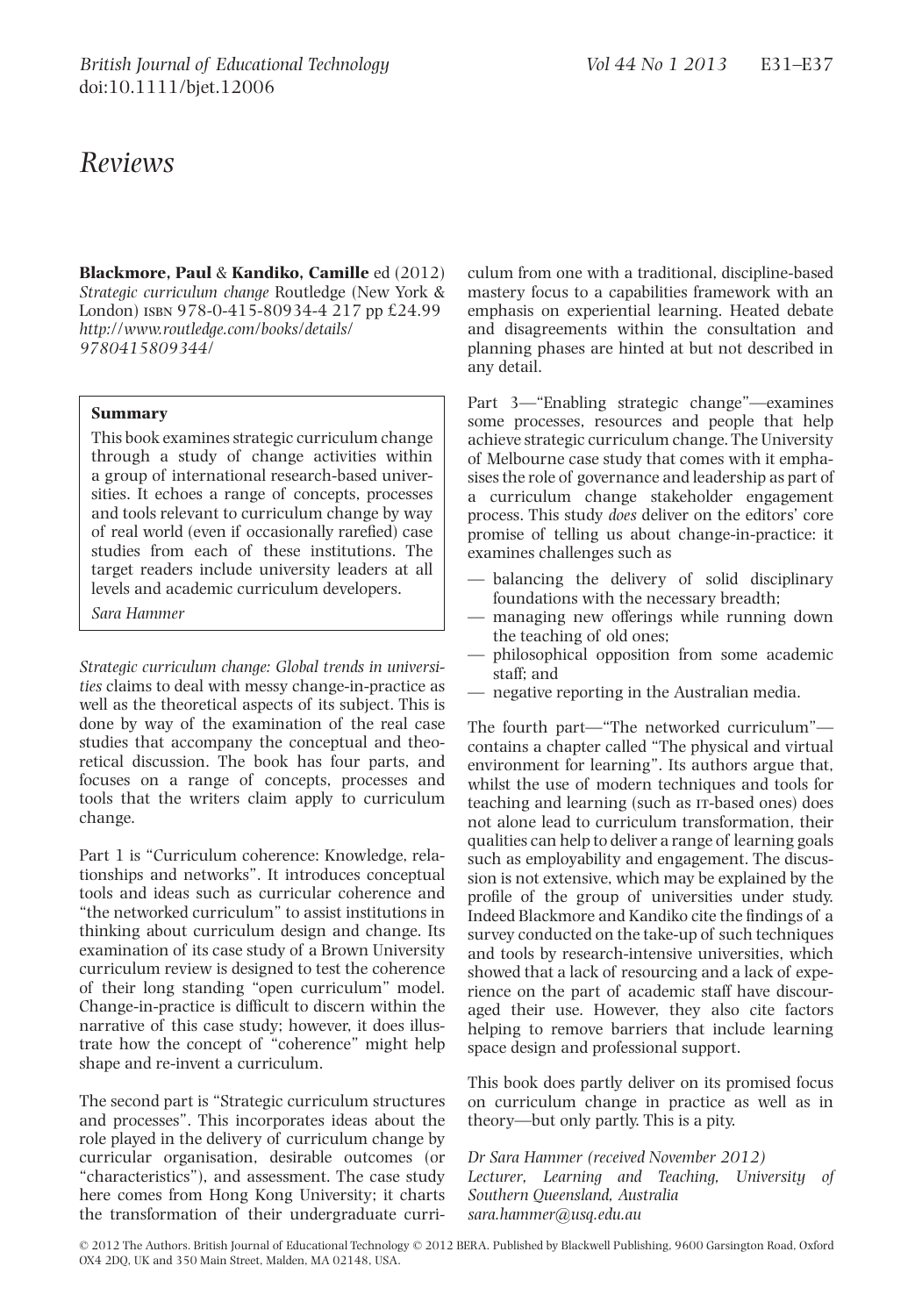**Burge, Elizabeth** et al ed (2011) *Flexible pedagogy, flexible practice* Athabasca U Press (Edmonton, Canada) ISBN 978-1-926836-20-1 348 pp. 978-1-926836-20-1 348 pp CDN\$34.95 (download free of charge) *http://www.aupress.ca/index.php/books/120203*

#### **Summary**

In this excellently edited and stimulating book, targeted at all interested in post-secondary education, practitioners in the fields of flexible pedagogy and distance education across the globe share and critically reflect on experiences of flexibility grounded in the gritty reality of practice. If the content of this book is likely to be relevant to you, I recommend that you arrange to borrow a copy for a while.

*Marie Martin*

The genesis of *Flexible pedagogy, flexible practice* is fascinating and its content absorbing. The editors brought together thirty-three experienced practitioners from five continents in the field of flexible pedagogy and practice in post-secondary distance education. Their brief was to "pull the reader right into the heat of action" (p  $201$ ), then step back, reflect, and share their reflections as honestly as prudently possible. The result is this "gritty [book of] notes from the trenches" that unflinchingly describes unvarnished experiences and shares lessons the writers learned the hard way. Sometimes these accounts are poignant, such as when a practitioner finds that the "leading edge becomes the bleeding edge" (p 338).

Excellent editing makes the book very readerfriendly. According to the Introduction, one overarching question is its *raison d'être*: How challenging on "the rough terrains of practice" is the much lauded, but variously defined and ultimately fluid and dynamic, concept of "flexible learning"? Each of the five chapters grapples with this question from a variety of human and geographical perspectives and from a range of immersive experiences. The editors uniquely offer readers the opportunity to "flex" their own route through the sections and even suggest some possible itineraries. All routes lead from the starting point of clarifying the concept, through a range of paths leading to identifying drivers and restraining forces, debating the role of digital technologies and issues of equity and digital divides, to narrating and reflecting on "messy and confusing" real life experiences. These last include compromises and tradeoffs. Provocative "contrarian" voices are raised to stimulate reframing our notion of pedagogy, without which technology will be used simply to

reproduce existing approaches to teaching and learning.

A number of signposts guide readers on their journey. These are in the form of an introduction at the start of each section serving as a map of the ground to be covered. At two significant points—at the middle and the end of each such journey—a meta-analysis provides a clear reminder of where we have been, encourages us to question what we have learned, and prompts us to explore yet other avenues of analysis and to ask still further questions.

Ultimately, this book is all about asking questions to stimulate critical thinking on the popular but "foggy" concept of flexibility in post-secondary education. The target audience comprises all interested or involved in learning at this level. This audience is well served by the book's editors and chapter authors. As Frits Pannekoek states in his Preface, it would be "enormously instructive" for such an audience to reflect carefully on the content of this book, which "prods" us into re-thinking our approach to learning and managing learning in the post-secondary sector.

*Marie Martin (received October 2012) Adjunct Faculty, Duquesne University, Pittsburgh PA martin684@duq.edu*

**Fenwick, Tara** et al (2012) *Emerging approaches to educational research* Routledge (New York & London) isbn 978-0-415-57092-3 215 pp £24.99 *http://www.routledge.com/books/details/ 9780415570923/*

### **Summary**

This book focuses on new approaches to educational research by offering novel perspectives to people interested in finding further paths; as such it assumes previous knowledge in the field. It is therefore suitable for experienced researchers who are already familiar with the issues and variables usually involved in research practices. If the book's content is likely to be relevant to you, I advise that you will probably find only parts of it of interest or use.

*Cristina Oddone*

When I chose this book to review. I was probably misled by the title, which was quite promising in terms of providing insights into educational research that could be applied to a variety of contexts. I expected to find suggestions and ideas on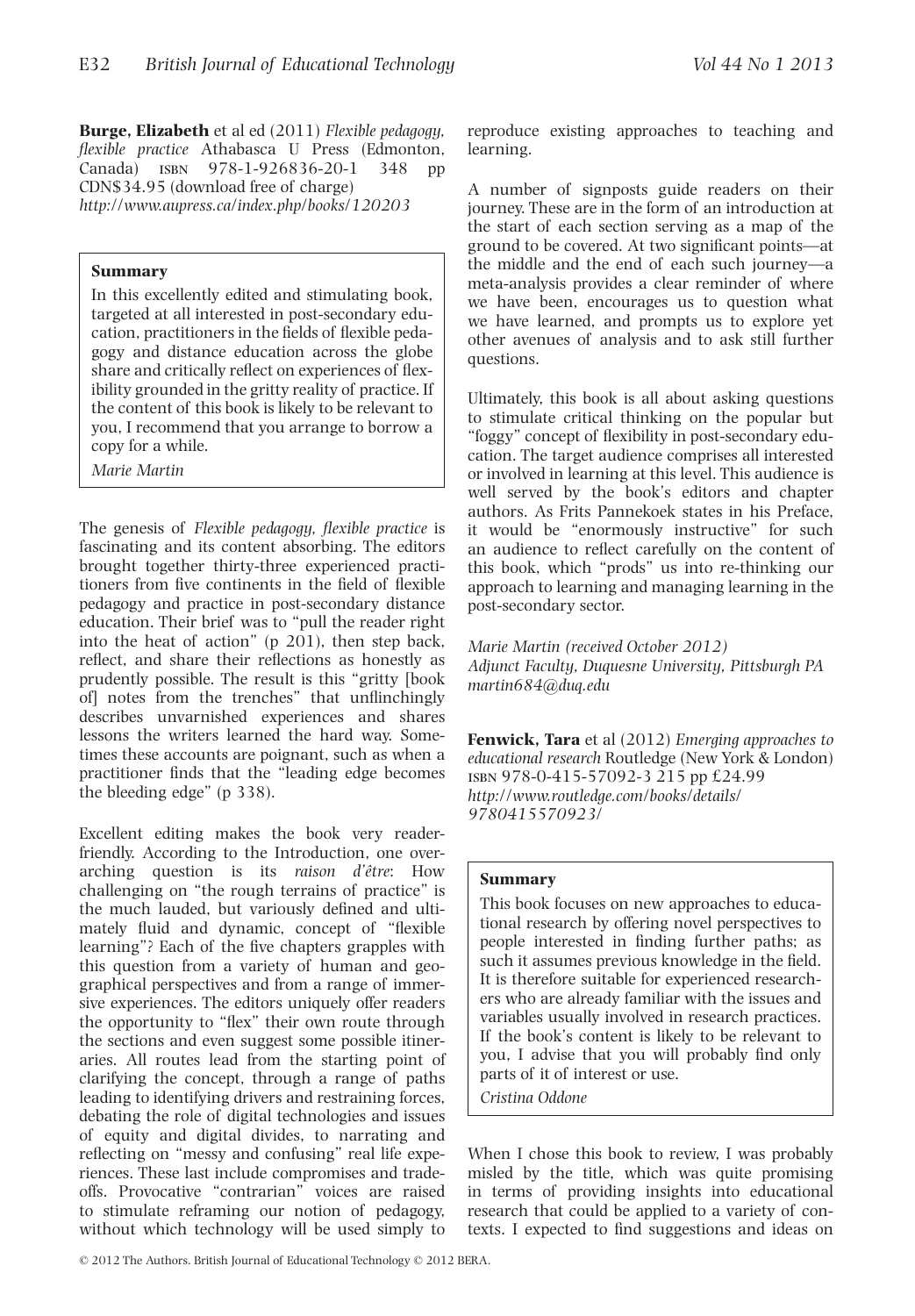how to carry out such research and notes on means to collect and analyse the data that occur as a result.

Fenwick et al indeed focus on educational research, and offer new perspectives on it; nonetheless, the analysis is at a very theoretical level and most of the discussion centres around "sociomateriality", in other words, on the inseparability between the material and the social in learning situations. See, for instance, *http://aisel.aisnet.org/ecis2012/54/*.

According to the authors, among the various perspectives that characterise the shift taking place within the social sciences, the "sociomaterial" needs special attention. They take for granted that the material world is actually embedded in social relations and human behaviour—thus sociomaterial studies may help to reveal the dynamics and connections among people operating in educational contexts. In a few words, this perspective maintains that there is a continuum between learners as subjects and the material objects that are involved in the learning paths; this implies that the latter somehow affect learning outcomes. Materials and artefacts are not to be seen as simple tools that learners and teachers use in educational contexts: rather they should be considered as factors that influence the teaching and learning process.

By introducing these new trends, the authors do not intend to replace or erase the results of earlier research; on the contrary, they aim to integrate previous research outcomes into these new developments and to call attention to the importance of sociomateriality in education. In order to achieve this, all the categories and subjects involved in educational settings are analysed and the authors identify four different "arenas" for discussion complexity theory, cultural historical activity theory (chat), actor-network theory (ant), and theories of spatiality.

Indeed, one of the weaknesses of this book is that, despite providing innovative views, it rests these mainly on difficult theories, definitions and concepts—and tends to lack practical examples and suggestions on how to conduct this kind of research. The book should have provided instances of real research contexts, as stated in its summary, but in fact there are just a few scattered examples from different fields and sectors at a very theoretical level. Even the section on the relationship between  $IT$ and learners introduces general concepts—such as cyberspace—without delving more deeply into them.

Another problem lies in the language which is at times very complex and specialised and therefore makes it difficult reading for novices and inexperienced researchers.

For all the above reasons, I would recommend this book only to people who are already familiar with research techniques and are interested in finding an alternative theoretical point of view on how to carry out research in educational contexts.

*Cristina Oddone (received October 2012) High school teacher of English and PhD candidate, University of Genova, Italy cristina.oddone@alice.it*

**Kidd, Terry T** & **Chen, Irene** ed (2011) *Ubiquitous learning* IAP (Charlotte, NC & Eurospan, London) isbn 978-1-61735-436-6 337 pp £41.95 (boards £77.95)

*http://www.infoagepub.com/products/ubiquitouslearning*

## **Summary**

This book is a stimulating read. It aims to alert educators, particularly in higher education, to the potential of "ubiquitous learning", and offers a range of practical suggestions and strategies for teaching in this emerging environment. If the content of this book could be relevant to you, I recommend you arrange to borrow a copy.

*Marie Martin*

As the editors state in the Preface, this book concerns learning in the  $21<sup>st</sup>$  century. Specifically it is about ubiquitous learning (here, u-learning for short). The editors define this as the intersection of e-learning and mobile learning, as enabled by advances in it, particularly in mobile devices. The underpinning theories are active learning and constructivism.

The book aims to alert educators to the possibilities and potential of engaging in this new concept of enabling learning at any time and in any place, including while on the move. It also aspires to arouse interest in and stimulate action planning to implement u-learning, particularly (but far from solely) in higher education.

The book comes from the US, but (unlike many others that do) offers *global* perspectives on u-learning; it also argues that, while local situations differ, trends point in the same direction around the world. Indeed, it brings together from across the globe a wide range of educators with experience in the field who offer diverse u-learning models and strategies that will help train and develop teachers, as well as managers, on university and college campuses in the vital relevant areas of pedagogy, course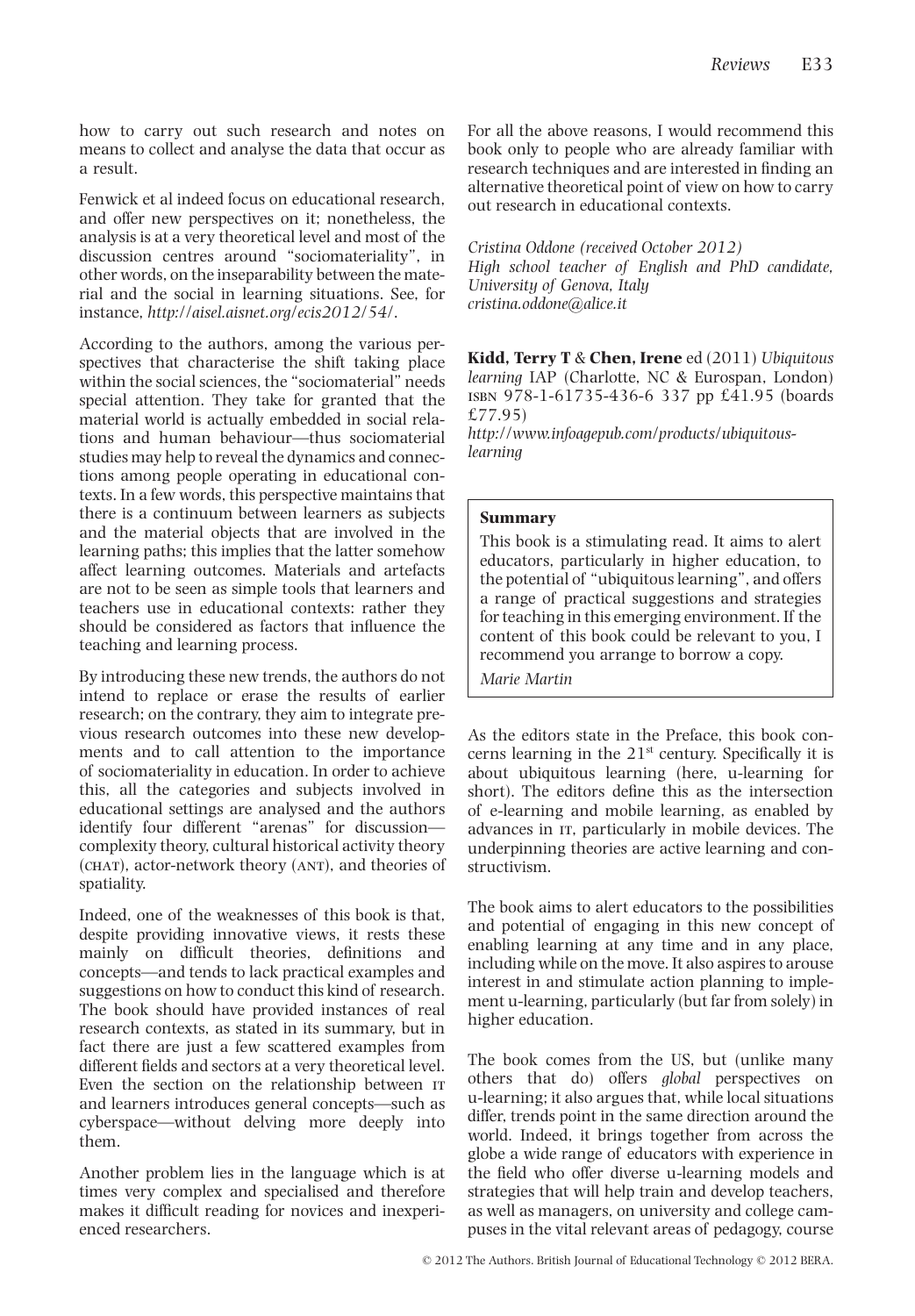design and educational technology. A caveat comes with this. It is that in these early days of u-learning, all the outlined concepts, strategies and examples are fluid—they will continue to evolve with the relentless advance of  $IT.$  The constant is that teaching and learning practices will continually be driven forward.

The book comes in three parts. Part I, with three chapters, provides an overview of u-learning and aims to push our thinking and challenge our assumptions. The six chapters of Part II provide case studies of how u-learning design and practice can transform the learning environment. Part III the longest, with eight chapters—sees in the best of existing learning practice a preview of the future. It looks at what constitutes good teaching in a u-learning environment and offers case studies to demonstrate current innovative development of new it–based tools and techniques to engage future students in interactive round-the-clock learning. From these new directions emerges a vision of an unstoppable move towards ubiquitous learning in a world where, faced with the endless challenge of change, we can, at the touch of a handheld device, learn what we want, how we want it, and when and where we need it. The editors seek to prepare us for that world—and to be comfortable in it.

This book is a stimulating read. Throughout there is a sense of urgency and enthusiasm that carries the reader along. However, it also manages to present a coherent and persuasive argument—because its basis is the reality of the on-going IT-driven challenges and opportunities that face us in education in this century. It offers practical suggestions and strategies for rising to these, based on research and on current good practice. The editors freely admit that it will demand great effort and much risk-taking to implement the u-learning environment that they support, but theirs is no doomsday scenario. They remain resolutely optimistic, assuring us that "we are close"!

While there may be a case for a more critical view of the potential of u-learning, this book is not the place for that. The editors are single-minded. They aim to inspire others to help us move towards the emerging environment and to go beyond the ideas reflected in these pages. They do this by offering a wide range of ideas, strategies and case studies to help the risk-taking educators on the way.

An index would help readers find their bearings or re-trace their steps. There is, however, a very useful glossary.

The target audience is all those engaged or interested in post-primary education and anyone interested in designing u-learning environments. Sadly, the price will put off many individual educators, but university libraries at least would do well to find a place for this book on their shelves.

*Marie Martin (received September 2012) Adjunct Faculty, Duquesne University, Pittsburgh PA martin684@duq.edu*

**Malita, Laura** & **Egetenmeyer, Regina** ed (2011) *Students' ePortfolio for entering into the labour market* Peter Lang (New York & Bern) ISBN 978-3-631-61490-7 152 pp £23.40 *http://www.peterlang.com/index.cfm?event*=*cmp. ccc.seitenstruktur.detailseiten&seitentyp*=*produkt &pk*=*59484&concordeid*=*261490*

### **Summary**

Malita and Egetenmeyer's practical and useful edited volume is for advocates of e-portfolios for use in the labour market. It is well structured and comprehensive and begins with a short history and essential definitional work. The articles are written in an easy conversational tone that will suit students and many readers from all parts of the education sector. If this book could be relevant to you, I recommend that you borrow a copy for a while.

*Robyn Smyth*

The authors of *Students' ePortfolio for entering into the labour market* provide clear guidance about e-portfolios' benefits and purposes that depends firmly on scholarship and extensive experience. They emphasise the positive opportunities which arise for self-reflection embedded in the portfolio processes and how these reflections are a critical element which distinguishes a portfolio from a cv. Contextualised in an action learning paradigm, e-portfolio processes are well explained with the use of diagrams and mind maps all of which could equally be exemplars of e-portfolio elements.

The exploration of the tools available to create an e-portfolio builds on seminal theorising from the early 2000s; it builds into a comprehensive matrix that will be particularly useful to any readers involved in evaluating products currently advertised strongly in the e-learning marketplace.

Linkages to social networking concepts and tools and to emerging trends in e-recruitment strategies contextualise an analysis of the e-portfolio as a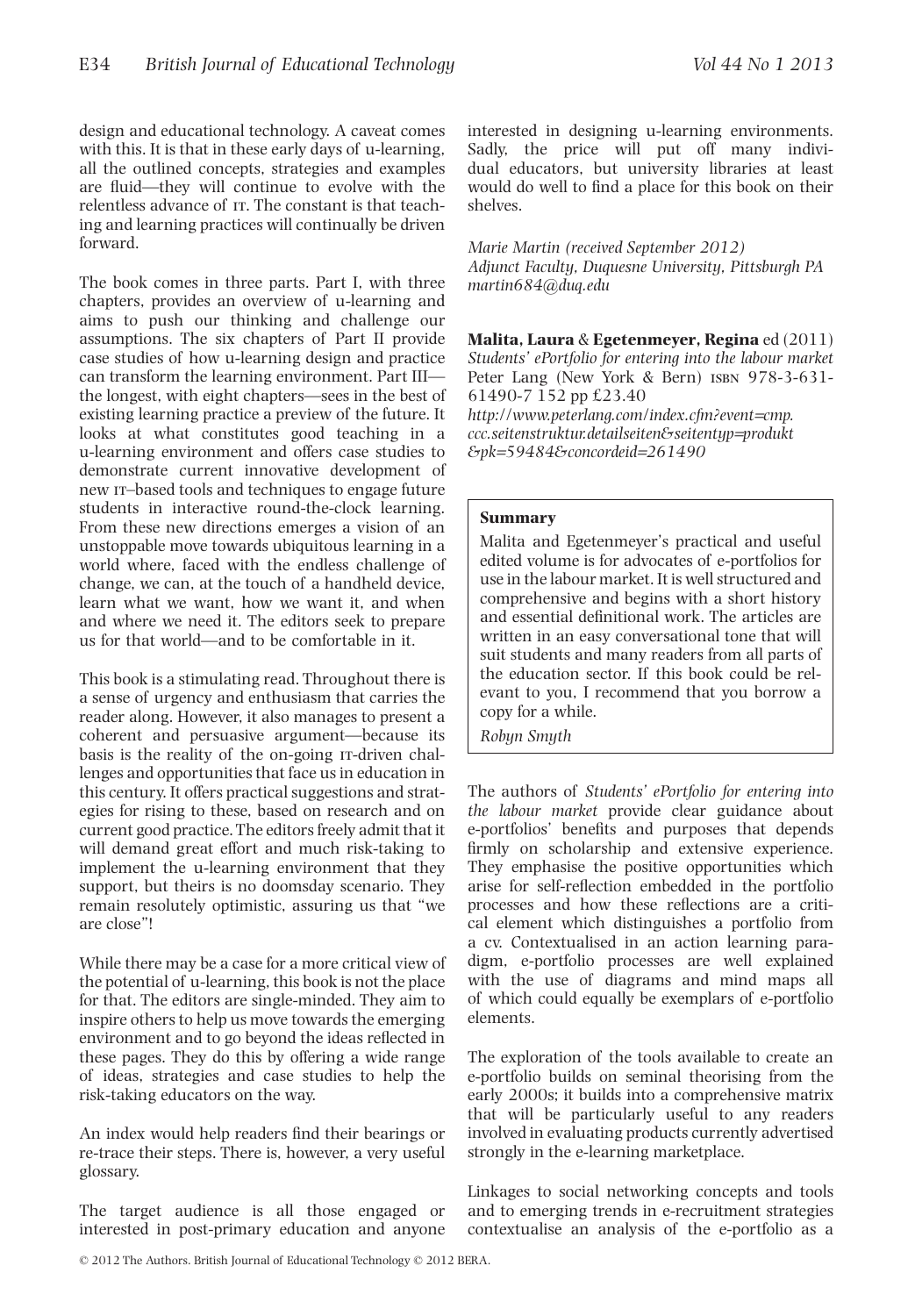personal journey tool, which can tell a potential employee's employment, education and experiential story as well as establish an identity they can exploit for personal and employment purposes in the digital world.

The section on competences for job searching will be very helpful to students and teachers alike. It is based on seminal research analysing the factors that graduates believe have assisted them to make successful transitions into the labour market in Europe; the opportunities for such people to be able to display concrete capabilities (often called graduate attributes), domain knowledge and professional competence for potential employers are carefully described and compared to those found in other studies of employer expectations. One recommendation encourages awareness of "personal uniqueness" as a critical concept underpinning the ability to promote personal assets in the employability stakes. One question that remains unanswered relates to the contribution universities can make here, particularly where students are learning in broad disciplines such as adult education. The inclusion of reflections from a recent graduate is a bonus and will be insightful to many readers. Unfortunately, this chapter seems poorly located—it should have concluded the previous section, swapped with the chapter before it.

In a focussed analysis of skills and competencies for the early  $21<sup>st</sup>$  century, there is an attempt to establish firmly the critical place of the e-portfolio in making visible the range of people who could usefully contribute to meeting particular entrepreneurial needs. We must wait to see whether the e-portfolio will play a core role contributing to the growth of social capital further in the future.

The closing notes under the heading "What an e-portfolio is not" are particularly useful for readers involved in processes of initiating newcomers; this is because they re-define the concept, and they dispel myths that have often hindered effective implementation.

*Associate Professor Robyn Smyth (received October 2012)*

*Director of Learning and Teaching Support University of Southern Queensland, Toowoomba Australia Robyn.Smyth@usq.edu.au*

**Ovens, Peter** et al (2012) *Developing inquiry for learning* Routledge (New York & London) ISBN 978-0-415-59877-4 226 pp £24.99 *http://www.routledge.com/books/details/ 9780415598774/*

# **Summary**

The authors provide some useful ideas and a bridge from face-to-face into blended learning contexts that teachers interested in inquiry pedagogy may find useful. There are various scaffolds and exemplars as well as exploration of appropriate digital tools that can be of use for critical inquiry. If the content of this book is likely to be relevant to you, I advise you may find only parts of it of interest or use.

*Robyn Smyth*

The aim of *Developing inquiry for learning* is to support collaborative learning in higher education; in fact, it has a wider reach than that and could be of use as much with high school learners. The ideas will also be immediately applicable for use with vocational students at all levels, and with others who would gain from advancing the cause of critical inquiry skills. Early childhood teachers will find it particularly suitable to the youngsters they teach and the genre of their teaching.

Although inquiry learning is as much a pedagogical philosophy as a set of practical strategies, tutors with little pedagogical training will find this a useful volume for when they are working in face-to-face contexts. They could implement many of the exemplars with confidence in order to stimulate students to think and to conceptualise new ideas and old understandings. This pedagogical approach links well with the work of current theorists in higher education; however, there is mention of few of these. Formative and peer assessment techniques are explored in some detail as useful strategies for teachers wishing to move beyond conventional lecturing/ tutoring paradigms. Much of the book dwells on the ways in which we *should* move forward, though perhaps with a bit too much missionary zeal. The final chapter is one example where there are many useful ideas and commentary on attitudinal change—however, these may suit some contexts but equally could be passé in others.

We much need discussion on how to translate all these important ideas into the wholly online realm—since this is where many vocational and higher education programmes are heading, as well as some in high school. Throughout, there is insufficient linkage to online learning and its pedagogy to inspire teachers to attempt implementation in computer-based and online teaching (unless they are experienced enough to take a pedagogical philosophy and apply it selectively within particular contexts in order to push the boundaries of theory and practice). The use of online tools is detailed, agreed—but only in order to enrich the face-to-face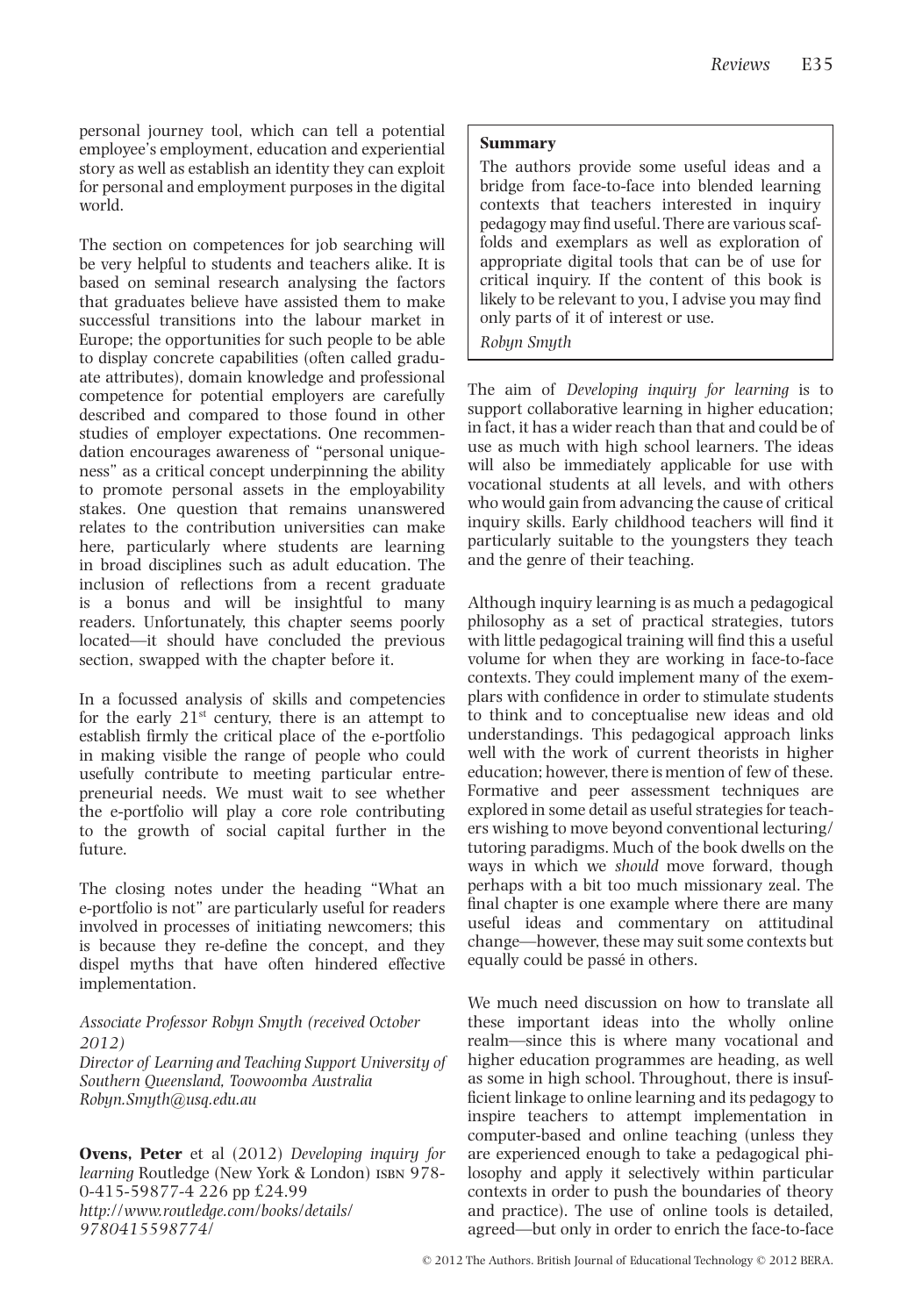process, rather than being embedded into a blended or fully inline approach. Given the well established use of synchronous and asynchronous online learning tools, it is becoming possible for distance learners to participate in action research practices of inquiry learning equally with their face-to-face peers, so further consideration of work in this area would be helpful. That said, many sound strategies are chronicled here in ways that experienced teachers will pick up, being assured that the learning design is appropriate and solidly based in long tested theory. After all, as the authors indicate in their conclusion to Chapter 8, new opportunities are presenting themselves in the form of ever changing technologies.

*Associate Professor Robyn Smyth (received September 2012)*

*Director of Learning and Teaching Support, University of Southern Queensland, Australia Robyn.Smyth@usq.edu.au*

**Thouësny, Sylvie** & **Bradley, Linda** ed (2011) *Second language teaching and learning with technology* (Research-publishing.net, Dublin) isbn 978-1- 908416-00-1 217 pp Free of charge *http://research-publishing.net/publication/978-1- 908416-00-1.pdf*

#### **Summary**

This ten chapter volume intends to approach a number of current issues "from well-established web-based learning environments to mobile learning, through current web 2.0 applications such as blogs, which foster intercultural contexts and/or diverse means of computer-mediated interaction". In this sense, the valuable book aims to enable readers to gain a deep understanding of the field and to provide research procedures and processes to facilitate the learning of foreign languages through the use of information technology. If you expect the content of this book to be relevant to you, I recommend that you buy a copy for your own use.

*Jesús García Laborda*

Writings of novel academics are usually one of the most fruitful and refreshing readings in any field. Experimented researchers tend to work on fields that have already been addressed either by themselves or by others. That is why I was immediately attracted to the intriguing title of this publication; the sub-title is also intriguing: "Views of emergent researchers". The purpose of this edited ten chapter volume on computer aided language learning (call) is to

approach a number of current issues "from wellestablished web-based learning environments to mobile learning, [to] current web 2.0 applications such as blogs, which foster intercultural contexts and/or diverse means of computer-mediated interaction" (p X).

The book follows a traditional approach that can be defined as learning from and learning with information technology  $(IT)$ ; this relates to the learner's role—the "from" implies passivity while "with" expresses a learner's more active role and is connected with a socio-constructivist approach to language learning.

Additionally, the introduction tells us that IT should be considered a teaching tool rather than a goal in itself. This approach may well be seen in the practical nature of the chapters. For instance, Chapter 2 ("Personal learning environments in higher education language courses: An informal and learnercentred approach") deals with such environments based on Web 2.0 applications for language courses in higher education through the innovative f-shape project. Then Chapter 3 ("QuickAssist: Reading and learning vocabulary independently with the help of call and nlp technologies") shows how to promote independent learning with available foreign language learning software.

The fourth chapter ("Self-assessment and tutor assessment in online language learning materials: InGenio fce online course and tester") is probably the one I enjoyed most. For many years assessment has been left aside in computer assisted language learning due to the intrinsic difficulty of the processes involved and because much assessment has addressed traditional methods of objective evaluation. This chapter opens new perspectives towards the use of more communicative tasks in online assessment; it also provides valuable information that can be used by those who plan similar projects.

Chapter 5 ("Mobile-assisted language learning: Designing for your students") relates to a topic of increasing importance that may well be relevant in future years—once educational software and apps have become more frequent and robust than they seem to be today (especially after the idiosyncratic difficulties of putting text into mobile devices can be overcome). Chapters 6 and 8 ("A design for intercultural exchange—An analysis of engineering students' interaction with English majors in a poetry blog" and "Second language learning by exchanging cultural contexts through the mobile group blog") deal with the use of blogs through two different delivery means—but both stress the importance of socio-cultural aspects in language learning and the role of it through information and internal